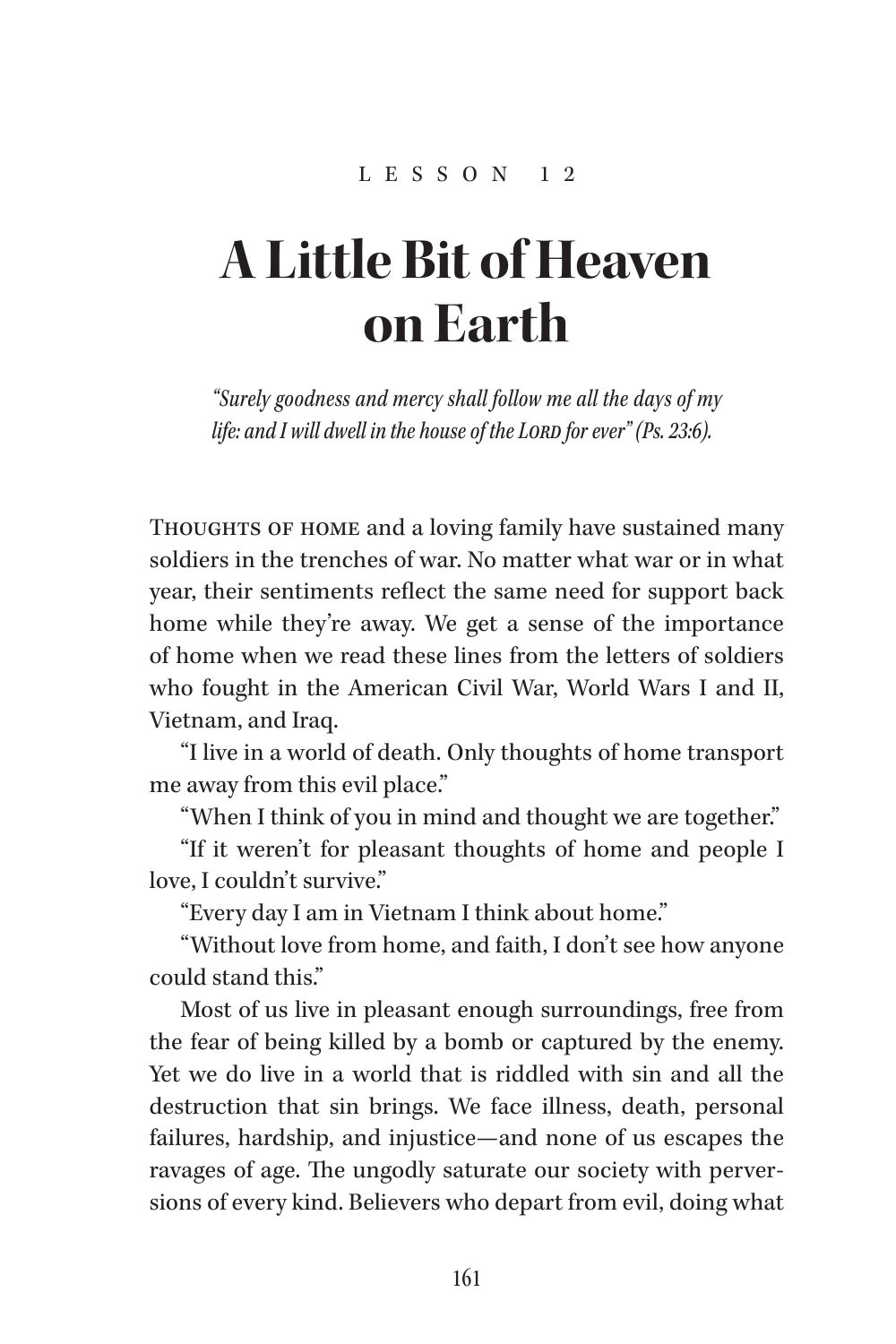is right, make themselves prey for the cruelties of scoffers. It's no wonder Christians have always called themselves strangers on the earth, people who look for a country called Heaven and an eternal home where these things do not exist. As the songwriter has said, "Heaven's growing sweeter all the time."

It is tempting to ask God to take us home when we are in the thick of battles that we face on earth. Many have done that. The problem is that no wars are won without soldiers willing to fight. What would the world be like if no Allied soldiers had been willing to fight Nazi aspirations for world dominance? What keeps Christian soldiers on the battlefield of life and sustains them until the war is over is the same thing that has sustained soldiers as long as there have been wars—thoughts of home, the love and support of family, believing in the purpose for the war and the goal to be won in the end. What Christian soldiers need are care packages from home that contain a little bit of "Heaven on earth" to keep them encouraged and going forward.

There is a cause much greater than ourselves and a reason to press on and fulfill the work we have been given to do here on earth. Paul grappled with thoughts like these and decided, given the choice, he would stay on earth until his work was done.

1. Read Philippians 1:22–26. What reason did Paul give for his desire to remain on earth instead of going to Heaven?

## While Away from Home . . .

Mothers have a powerful impact on children, even when they are grown. I have seen elderly women cry as they remembered the love of a devoted mother. When a mother's words of instruction are backed by genuine self-sacrificial love, they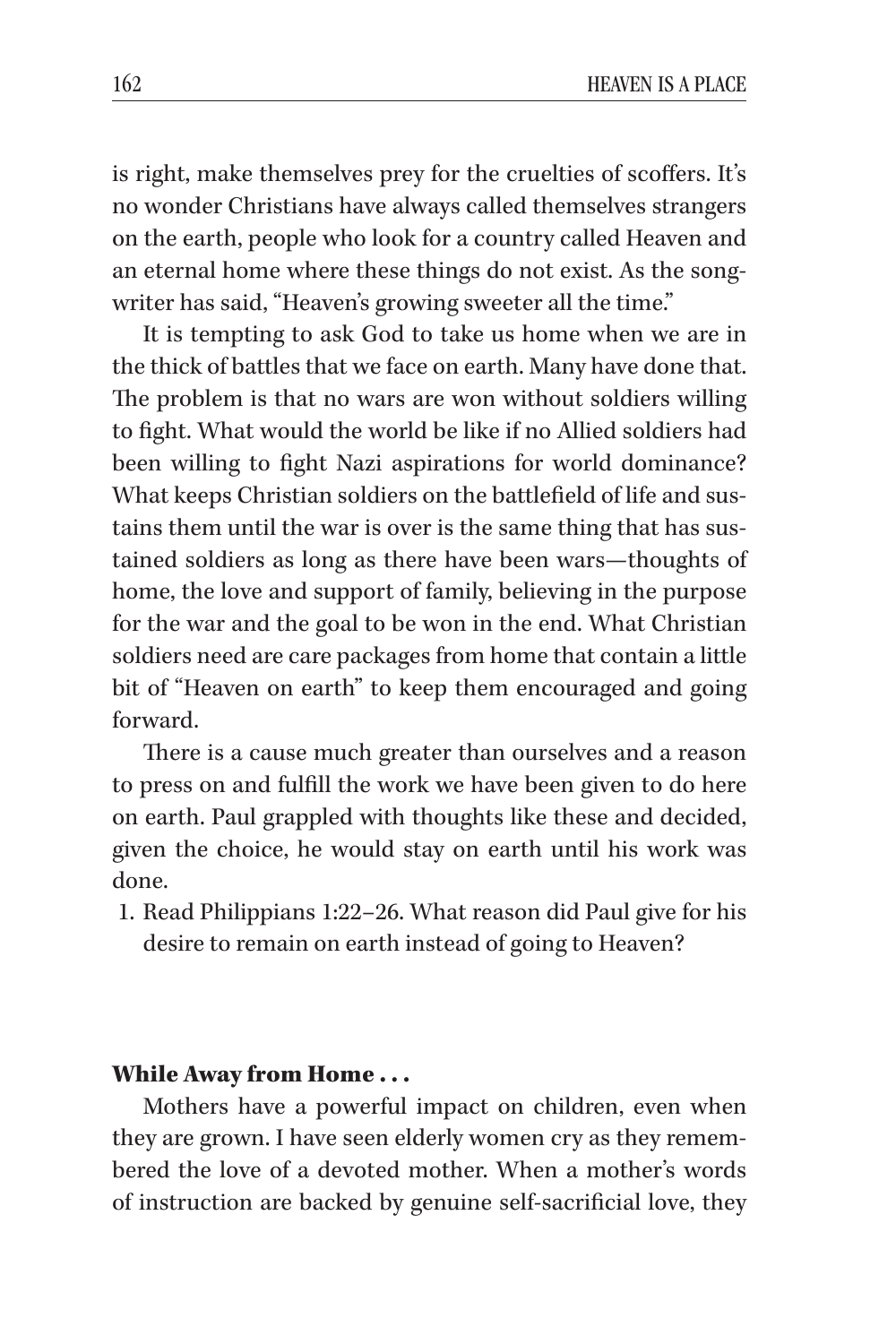are powerful enough to penetrate the hardest heart. Hopefully each of us carries the words of a loving parent in our hearts, encouraging, prodding, comforting, instructing, and warning. As a child, I expected to hear words of instruction whenever I was going to be away from home for any length of time. They all seemed to begin with, "Remember to . . ." followed by instruction. I laugh now, but as a teenager I groaned the minute my mother started the "remember to" list. Then when I became a mother, I did what comes naturally to mothers: I recited "remember to" lists every time my own children left home.

We have a Heavenly Father Whose love for His children knows no boundaries. His heart is the tender heart of a parent whose child is far away in a war-ravaged country, longing for the comforts of home. Like any parent whose child is the apple of his eye, our Heavenly Father sends words of instruction, love, and encouragement that are like care packages sent from Heaven to our hearts. Heaven's delights are the chocolate chip cookies in a Christian soldier's life! They are a taste of home until we arrive on Heaven's shores. Our Father in Heaven longs for the day each of His children will come home for good, and He prepares for it with eager anticipation. In fact, no soldier coming home from war has ever been welcomed home as warmly and enthusiastically as God's children. But until that day, the Lord has His own heavenly "remember to" list that will both instruct and encourage our hearts.

## Remember Who You Are

As my children went off to camp or visited friends, my husband and I often said, "Remember whose kid you are!" What we meant was that they are kids of the King first. Whether we like it or not, our actions and attitudes will bring either a reproach or respect to the family we represent. It is no different in the family of God. Some are an embarrassment to God's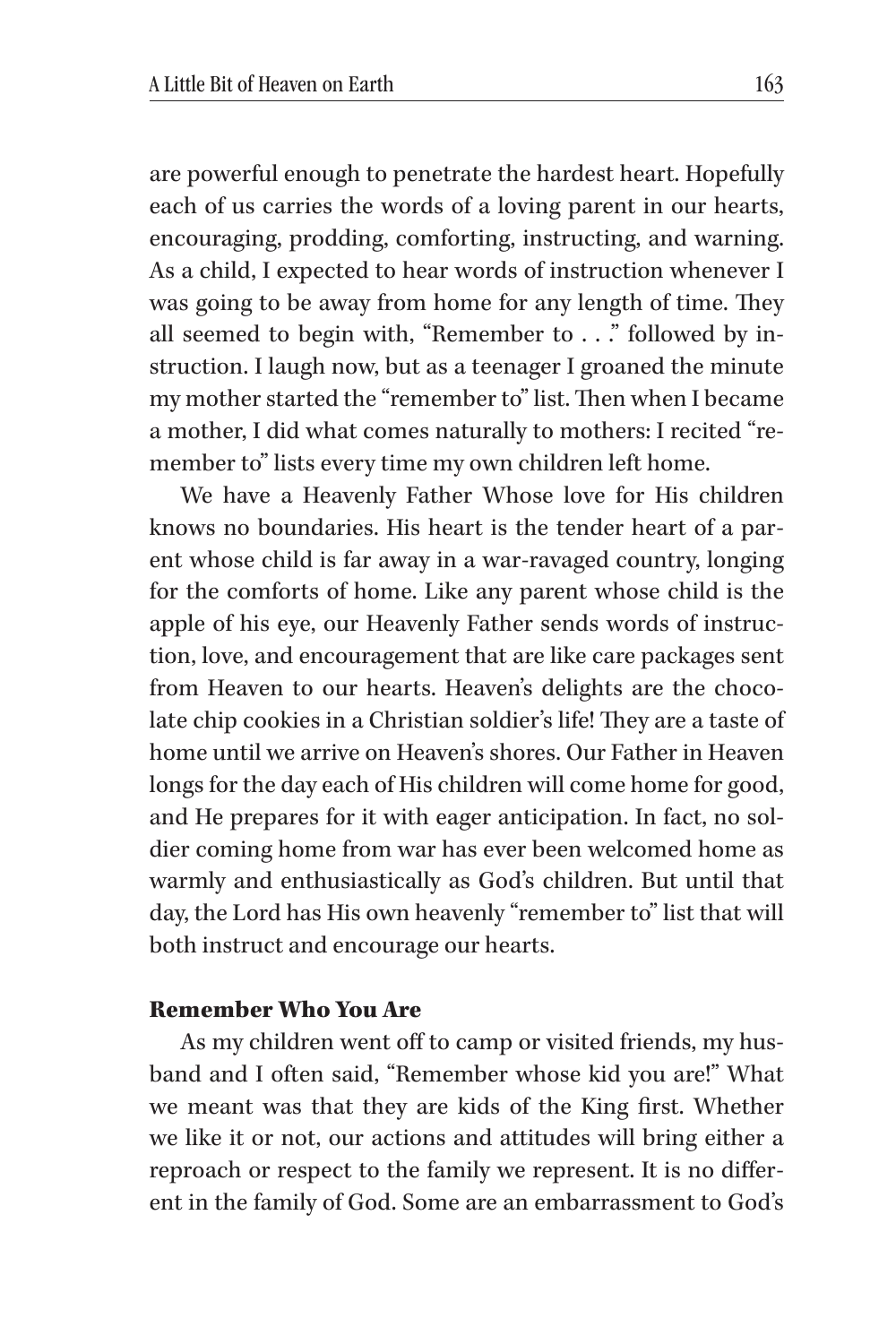family, bringing shame and deserving criticism from those who watch. And sadly, it's not because they sin, as much as it is that they don't humble themselves to simply acknowledge their sinful failures. Other believers' behavior is so genuinely humble and gracious and so like Christ that observers are drawn to God's family. We might call out the door, "Remember whose kid you are!" but God also calls out to His children with the same exhortation.

- 2. Read 1 Thessalonians 2:11–13. What do you think it means to "walk worthy"?
- 3. Read Philippians 2:14–16. As children of the King, we are expected by our Father to conduct ourselves accordingly while we are away from Home. According to Paul, how could the Philippian believers bring honor to their Heavenly Father?
- 4. Read Matthew 5:9. God's children should be known as what?

In a family built with love, each feels the others' joys and sorrows with his heart. What affects one affects all. A home filled with Christian love is a happy, forgiving, comforting place. It is a tiny bit of Heaven on earth and gives us a taste of what family life in Heaven will be—each for the other and all for the Lord. There will be no sibling rivalry or selfishness up there! When our children were young, we wanted them to know our home was not the same as a home without the love of God, and we wanted them to see and cherish the difference.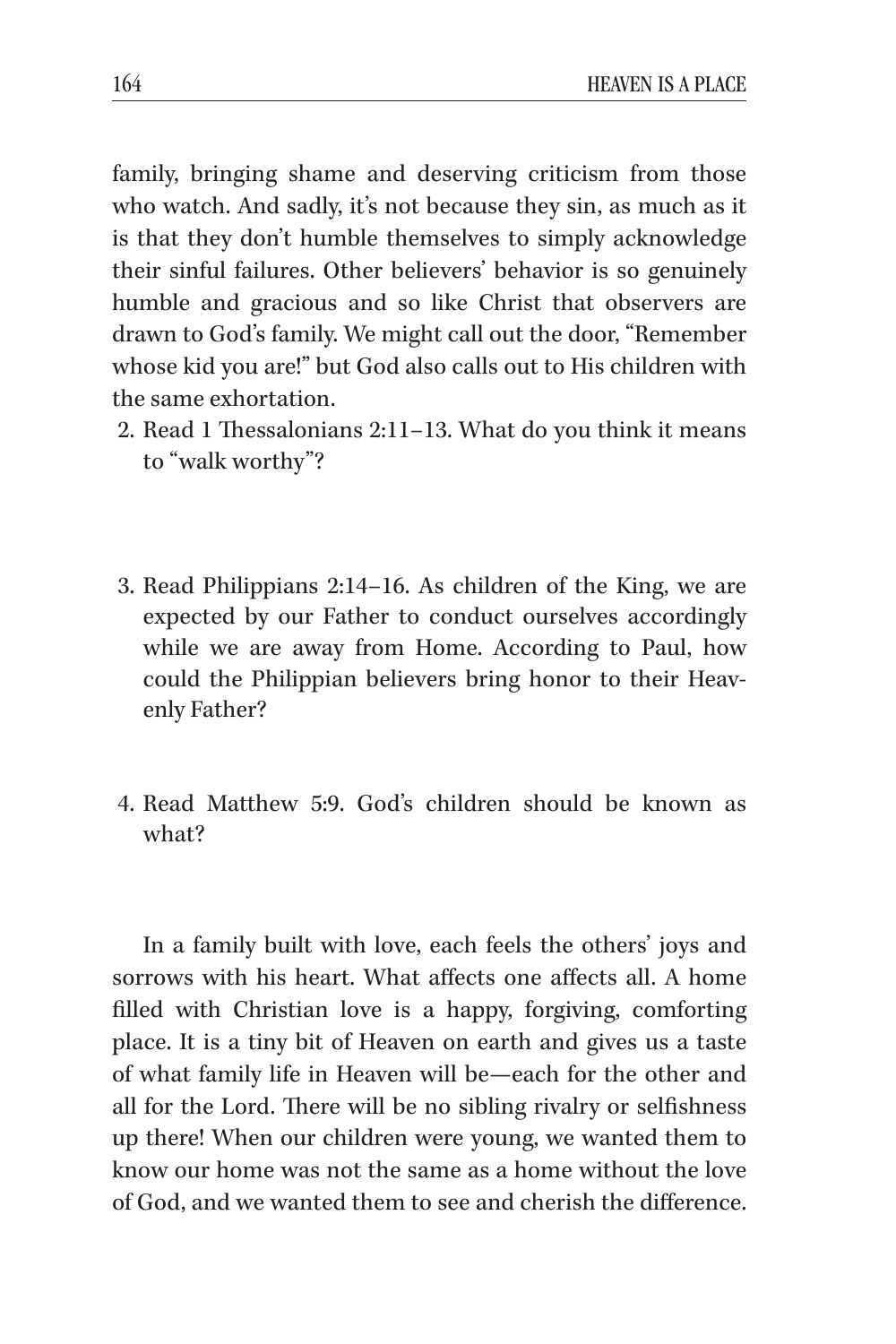God is no different. He tells us we are children of light, not children of darkness. As children of light, we can see what others do not, and it changes our behavior. As God's children, we carry the abiding love of our Heavenly Father with us always, and we can know He goes with us no matter where our journey takes us.

- 5. Read 1 Thessalonians 5:5–11.
	- (a) God tells us that we have obtained salvation through the Lord Jesus Christ for what purpose?
	- (b) Are we ever apart from God?

There was never a time in my childhood that I didn't know my parents would love and care for me, through thick or thin, as they say. I never worried that I wouldn't have a roof over my head or food to eat. I could go to my parents for comfort, guidance, and protection. It is a wonderful Christian heritage; however, I am most blessed, not because I had good earthly parents, but because I have a perfect Heavenly Father and am a sheep in His pasture. My Shepherd is good, and because I am His, He provides so well I have no unfilled needs. He provides for me abundantly and never leaves me or forsakes me. He stands guard when I am in the presence of evil, and He heals my broken heart as no one else can. All children of God can find this same comfort by knowing who they are and Who their Father is. He is good, so we can say with David, "Surely goodness and mercy shall follow me all the days of my life: and I will dwell in the house of the LORD for ever" (Ps. 23:6).

# Remember You Are Loved

We are able to endure a lot when we know we are loved, but we tend to melt under pressure if that confidence wavers. Love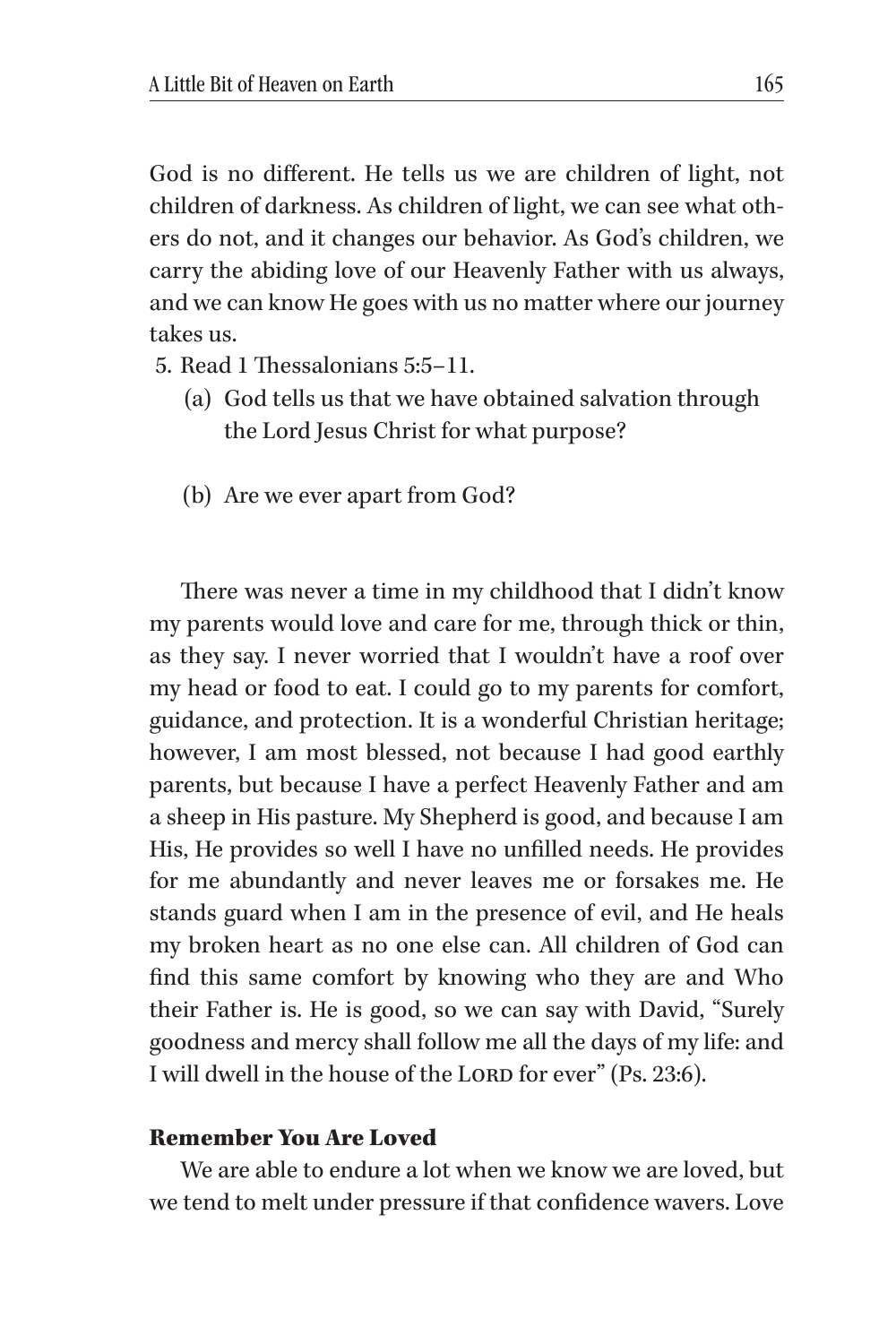strengthens our resolve, it upholds us in difficult times, and it comforts us as nothing else can. We long to be loved. In fact, we will overlook a multitude of faults and sins in our friends and family if we know they genuinely love us. God sends evidence of His love to His children every day, and when we get to Heaven, we will see His love and grace manifested before our eyes. We are not loved because we are lovable. We are loved by God because God is love. We are loved because of Who He is and what He has done for us, not who we are and what we have done.

- 6. Read Ephesians 2:4–9. How does our salvation demonstrate this love and grace?
- 7. Read 1 John 4:9. What is the evidence of God's love for us?

Truly we can say, "His compassions fail not. They are new every morning: great is thy faithfulness" (Lam. 3:22–23). The Bible is filled with love letters from home that will bring joy to our souls as no love on earth can. Jerry Bridges made a profound statement in his book *Trusting God*:

God's unfailing love for us is an objective fact affirmed over and over in the Scriptures. It is true whether we believe it or not. Our doubts do not destroy God's love, nor does our faith create it. It originates in the very nature of God, who is love, and it flows to us through our union with His beloved Son.<sup>1</sup>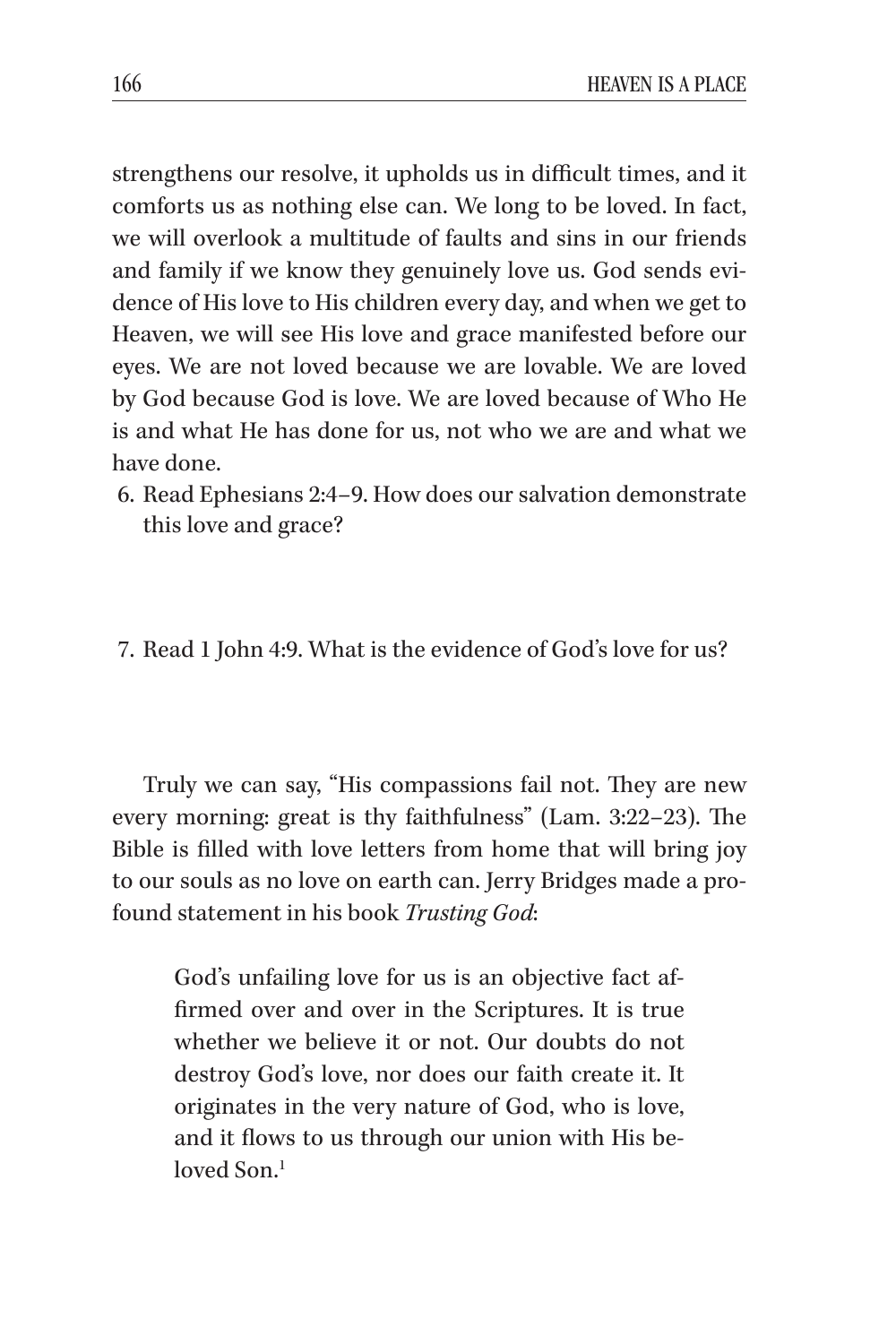The Lord Jesus wants us to remember that He came to give us not only eternal life, but life more abundant here on earth (John 10:10). The abundant life He spoke of is a little taste of Heaven, and having it is possible through His love and power. We are instructed in Jude to keep ourselves in the love of God (Jude 21). In 2 Thessalonians Paul's prayer for the believers was that the Lord would direct their hearts into the love of God while they patiently waited for Christ's return (2 Thess. 3:5).

8. There are at least five reasons to keep ourselves in the love of God. Read each verse or passage and complete the sentence.

| Passage                            | Reason                             |
|------------------------------------|------------------------------------|
| Ephesians 3:17-19                  | It is the foundation of Christian  |
| Psalm 36:7; 1 John 4:18            | It is God's cure for               |
| Colossians 2:2-3                   | In trying times, it is a source of |
| Galatians 1:4; 1 Thessalonians 5:8 | It gives us strength in this       |
| 1 John 4:7-12                      | It teaches us how to               |

When we stand before the Lord in Heaven, we will understand fully what it means to be justified, forgiven, accepted, and fully loved by God. Until then, we need to believe what He has said, and simply take Him at His word.

9. Read Romans 8:33–39. Through what means do we win our battles here on earth?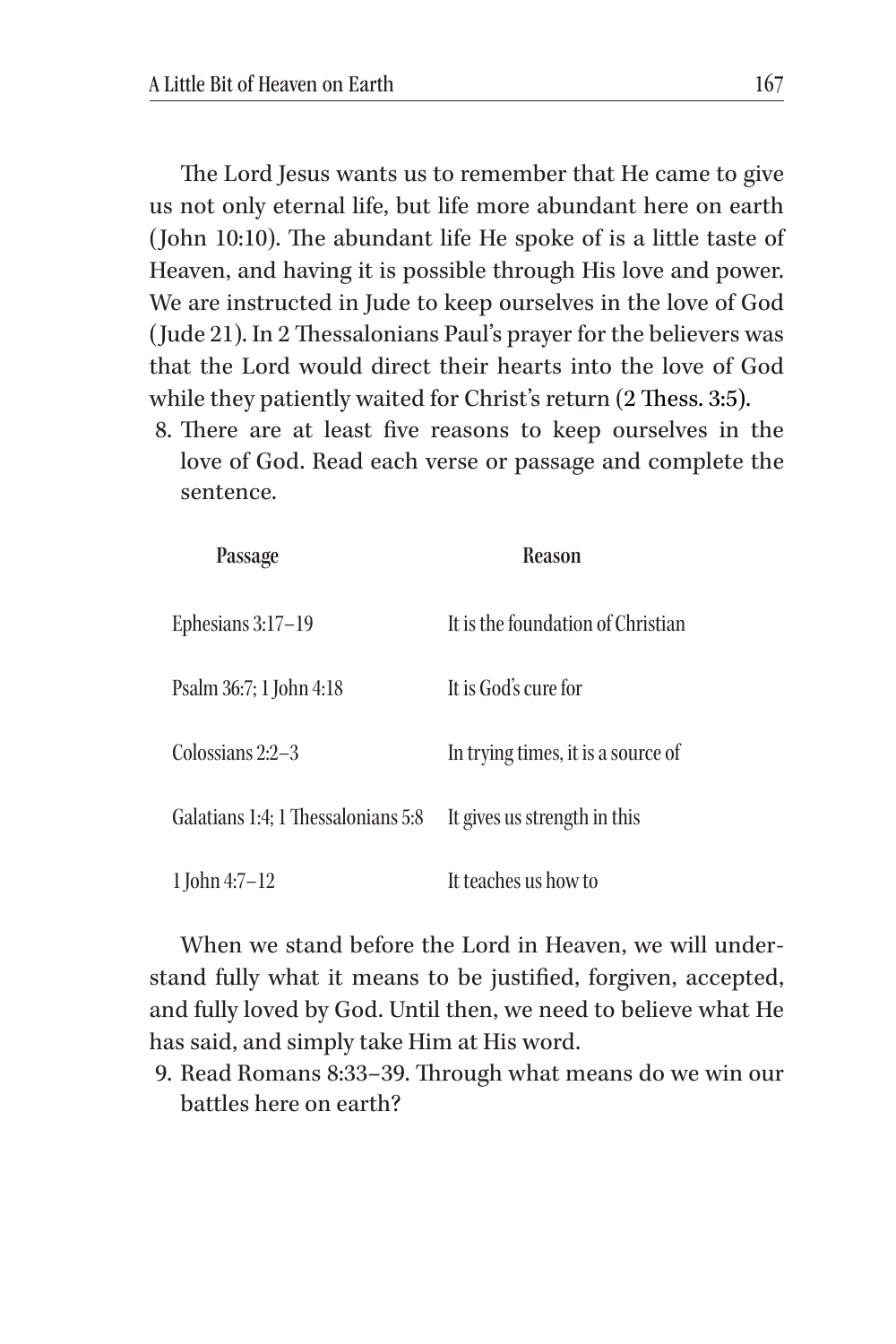# Remember to Write Home and Call Often

Read the letters of homesick soldiers and you will begin to see deep longings for contact with their loved ones. Over and over again they beg for mail. Letters from soldiers who lived over 2,000 years ago are found to contain the same longing for communication with home that our soldiers in the Middle East long for. Two-way communication keeps us strengthened and refreshes us! We read in Psalms that there is joy in the presence of God and there are pleasures in Heaven forevermore. Though we won't know the physical presence of the Lord until we reach Heaven, the Lord is still present with us always. We might not see Him, but we can enjoy His presence just the same. It's another way we can find a little bit of Heaven on earth (Ps. 16:11). When life is hard, He is near and makes Himself available to His children. In Jeremiah the Lord asks, "Am I a God at hand, saith the LORD, and not a God afar off?" (Jer. 23:23).

10.Read Psalm 145:18 and Isaiah 58:9. What is our part and what is God's part in our communication with Him?

#### Remember Your Homeland

When Abraham traveled through Canaan, the land that God had promised to him and his descendants, it was inhabited by Canaanites and the Perizzites. The only land he owned there in his entire lifetime was a family burial plot. When Abraham needed encouragement, the Lord gave him a reminder.

11.Read Genesis 13:14–17; 15:7–8; and 28:13–15.

- (a) What did the Lord show Abraham?
- (b) How long did God say it would be his?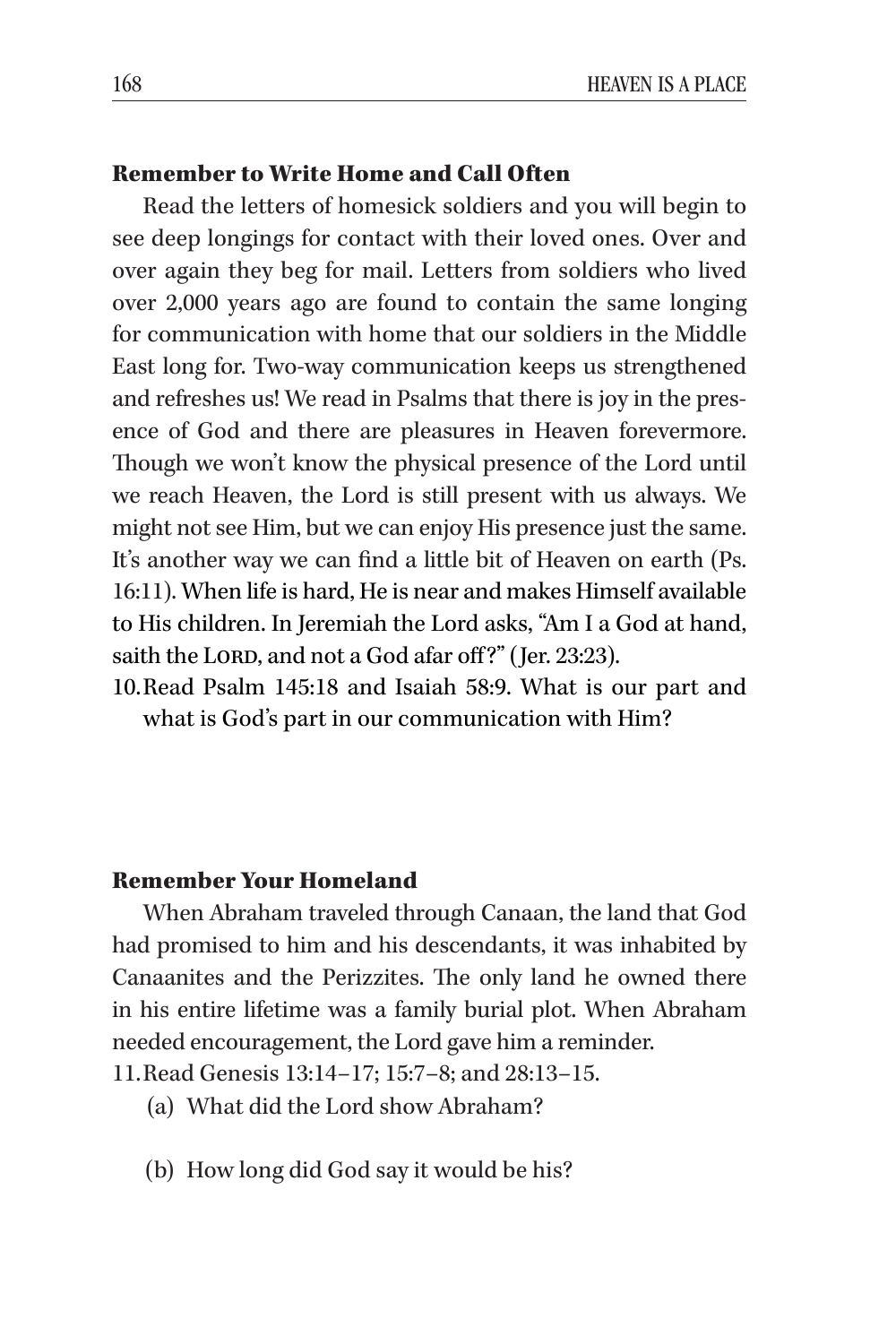We have a land that is our inheritance, just as Israel has a land that is the inheritance of Abraham's descendants. While the world fights over who they believe owns the land, it isn't a question in Heaven. The land belongs to God, and God has said He would give it to Abraham—and He will. Likewise, the Bible tells us of our inheritance: that we will rule and reign with Christ on the earth during the millennial period that occurs after the rapture and seven-year tribulation. At the end of the Millennium (one thousand years), the earth as we know it will be destroyed. God will re-create the heavens and earth. The city of Heaven John described in Revelation will descend upon the new earth, and then we will inherit the earth with the Lord Jesus Christ. The land will be divided and we will each be given an inheritance. Our capital city will be the New Jerusalem (and we really will live happily ever after)!

12.Read Psalm 115:16 and Matthew 5:5. Who has God given the whole earth to?

We are not home yet. Like soldiers away in battle, we dream about Heaven and we long to enjoy its pleasures. The more we know about our homeland, the more at home we feel even though we haven't seen it, heard its music, or tasted its food. Like our Christian brothers and sisters who have lived before us, we look for a city whose builder and maker is God. We feel less at home here and more at home in a place we have never been. The Bible's snapshots of home that we keep in our minds encourage us to look forward to the glad reunions with loved ones and the activities of Heaven. We are like the soldier in a trench who pulls out his wallet and gazes on images of home. A fuzzy little picture can never convey the real beauty and glory of our beloved homeland, yet it strengthens and comforts us while we are at war in a strange land.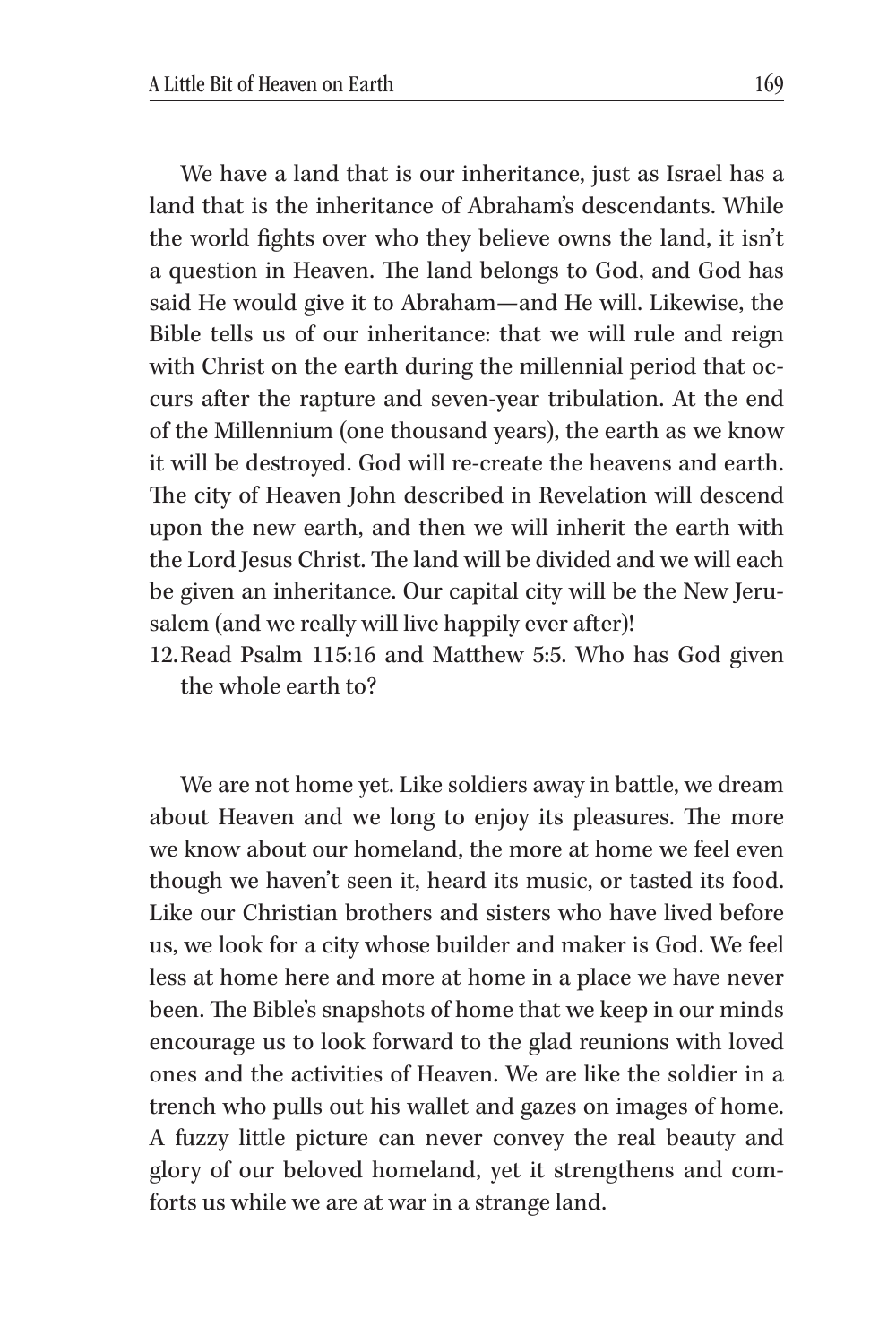13.Read 2 Peter 3:13–14. What are the Heavenly Father's "remember to" things in these verses?

While we cannot comprehend or imagine much of what is in Heaven, remember that God has given much on earth that is a little bit of Heaven. Palm trees and fruit trees are in Heaven and on earth. Food is in Heaven and on earth. We sing in Heaven and on earth. Many familiar things in both places give us a connection with our homeland! What will Heaven and earth be like when we inherit it? It will be a perfect version of what we already know. It will be the Garden of Eden restored better than ever. So when you see a beautiful sunset, think of the city that has no night and needs no sun. That diamond on your finger can remind you of Heaven's wall, and the gold chain around your neck is like the streets you will walk on. Remember the words of your Father, "Fear not, little flock; for it is your Father's good pleasure to give you the kingdom" (Luke 12:32).

#### Remember Where You Are Going

We tend to get too comfortable here on earth and spend an awful lot of effort and money trying to make our houses and property a little bit of Heaven on earth. When difficult times come and the things we hold dear are taken from us, we can be taken off guard. It is unsettling, yet perhaps it is the best time to reconsider our priorities. The little book of 1 Peter was written to believers who were undergoing intense persecution during the time of Nero. Their property and possessions were being destroyed, and many were being thrown into poverty because of their faith in Christ. It was to these suffering saints that Peter wrote, exhorting them several times in five short chapters to think ahead to Heaven. He wanted them to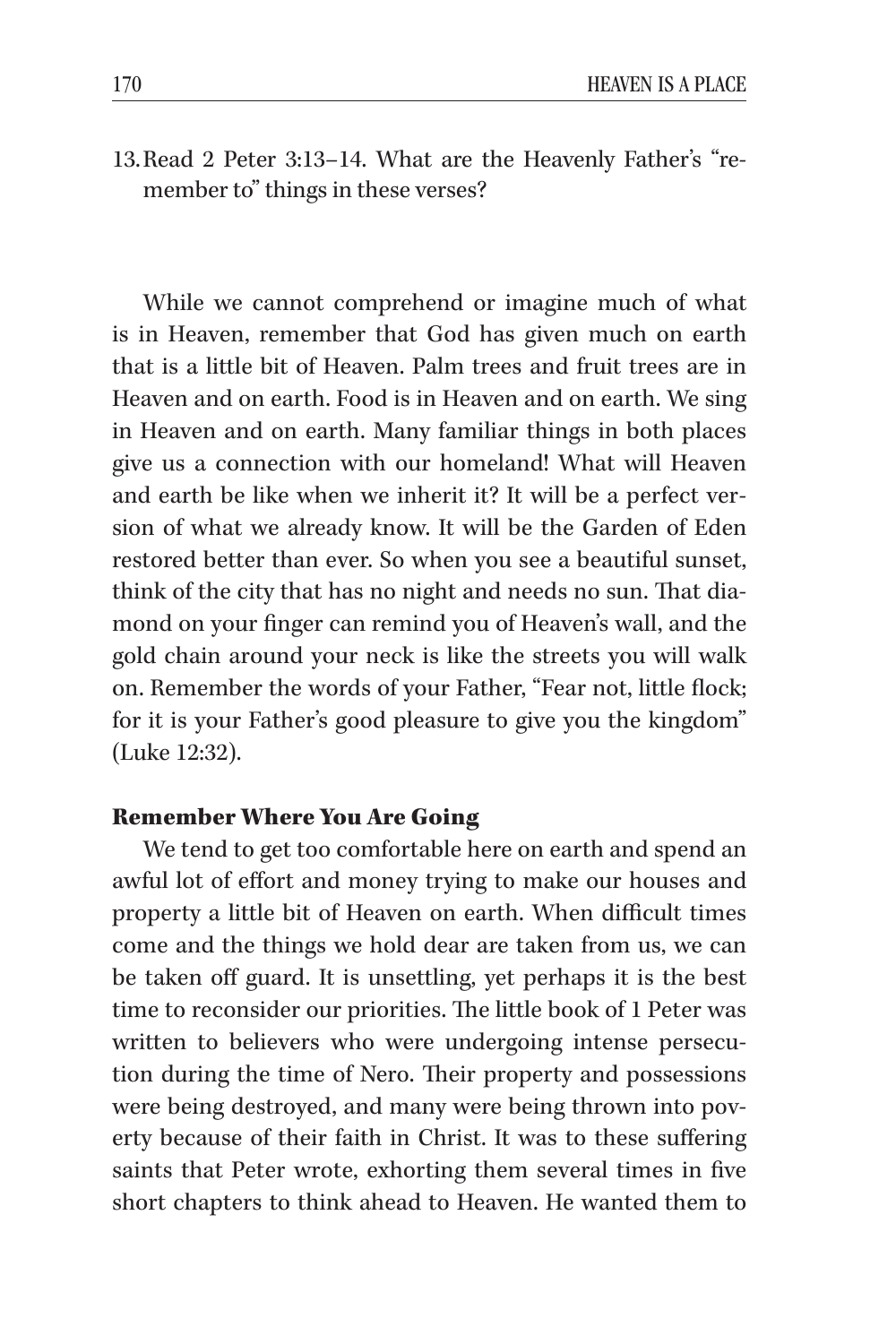remember where they were headed and what they had gained in Christ so they wouldn't be overwhelmed with sorrow at what they had lost in this world.

14.Read 1 Peter 1:4–9. What things did Peter tell believers to look forward to?

#### Remember Who Is with You to Help

The indwelling Holy Spirit is given to every believer and is a portion of our inheritance to come when we arrive home in Heaven. He is with us to comfort, guide, correct, and give us understanding, not just in Heaven, but here on earth as well! The Holy Spirit is a little bit of Heaven on earth.

15.According to Ephesians 1:14, what is the Holy Spirit?

The Holy Spirit is our partner in battle, our commander, and guide. No group of soldiers can win a war without cooperating together and working as one unit. It is no different with spiritual battles. Apart from Christ, we can do nothing (John 15:5). There will be no spiritual fruit and no victories in battle except we live in dependence upon Him and the Word of God. The Holy Spirit produces the wonderful fruit of the Spirit, which is a by-product of our walk with Him, obedience to Him, and dependence on Him for both the desire and ability to do whatever God asks us to do. Sadly, many believers never talk to or acknowledge the presence of God's Spirit. Neither do they avail themselves of His ever present help. Our Heavenly Father calls out to us, "Remember Who is with you to help!" But some of God's children don't listen and instead attempt to engage in life's battles without the appropriate weapons to fight and win the war.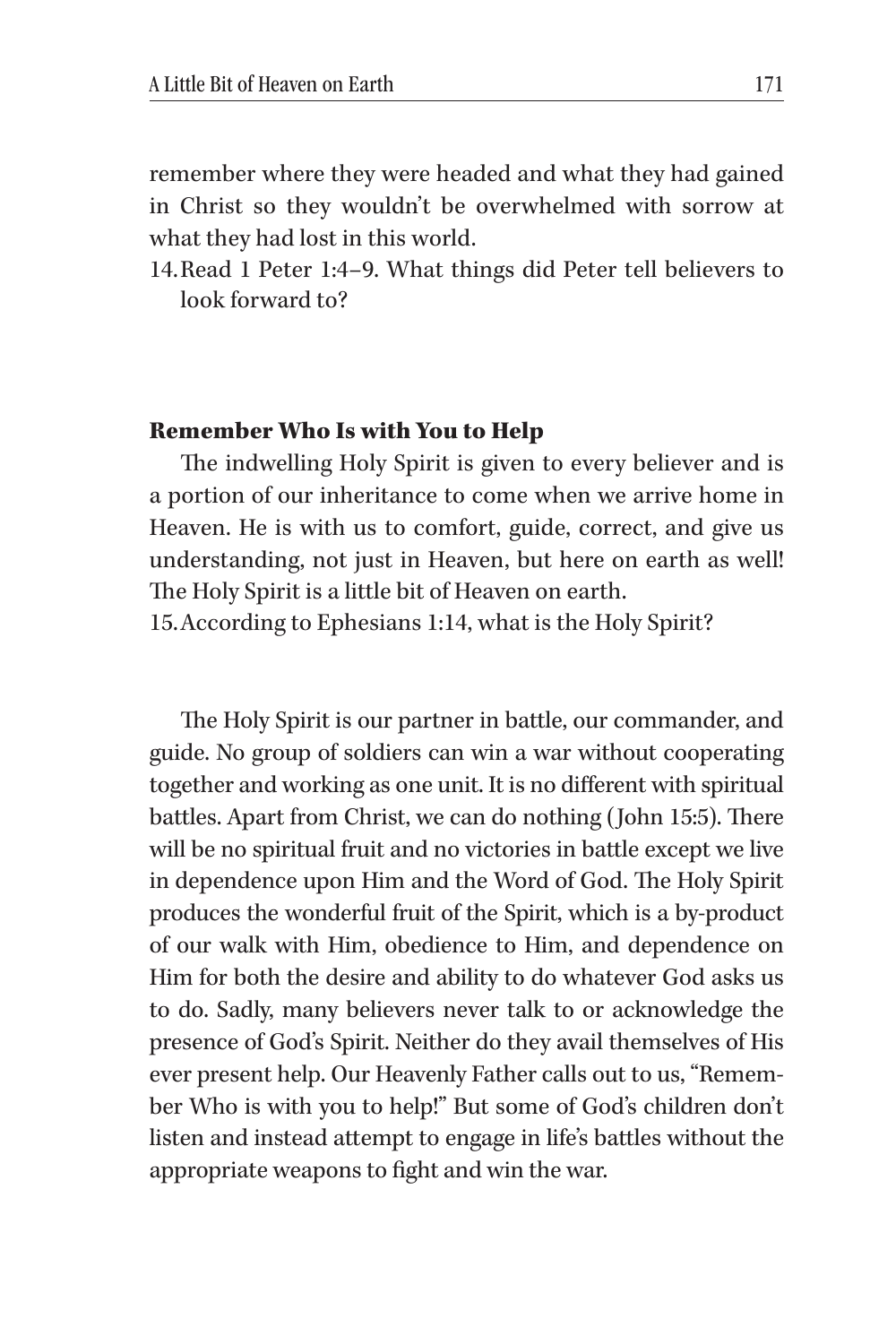- 16.Read Galatians 5:22–23. If your life and the lives of everyone around you were characterized by all these things, do you believe there would be any interpersonal relationship problems between you?
- 17.Read Romans 8:26. How does the Holy Spirit help us with our weaknesses?

## Remember Your Responsibilities

Remember who you are and Who your Father is, and remember that God's children are to be about their Father's business just as Jesus was. Our purpose on earth isn't to collect earthly treasures and make little museums of our homes. None of it is going with us when we move to Heaven. We are not here to seek pleasures, although God has certainly provided pleasures in living here. We are here to serve and do our part to build the kingdom of God. Our lives are about people, just as our Lord's life was about people. They are eternal souls, and they are the *only* thing we can bring with us to Heaven. It's why we read in Proverbs 11:30 that winning souls is wise and why Daniel 12:3 tells us the wise who turn many to righteousness will shine like stars in Heaven.

18.Read John 12:26.

- (a) How is Christ working on earth today?
- (b) How can we be where He is?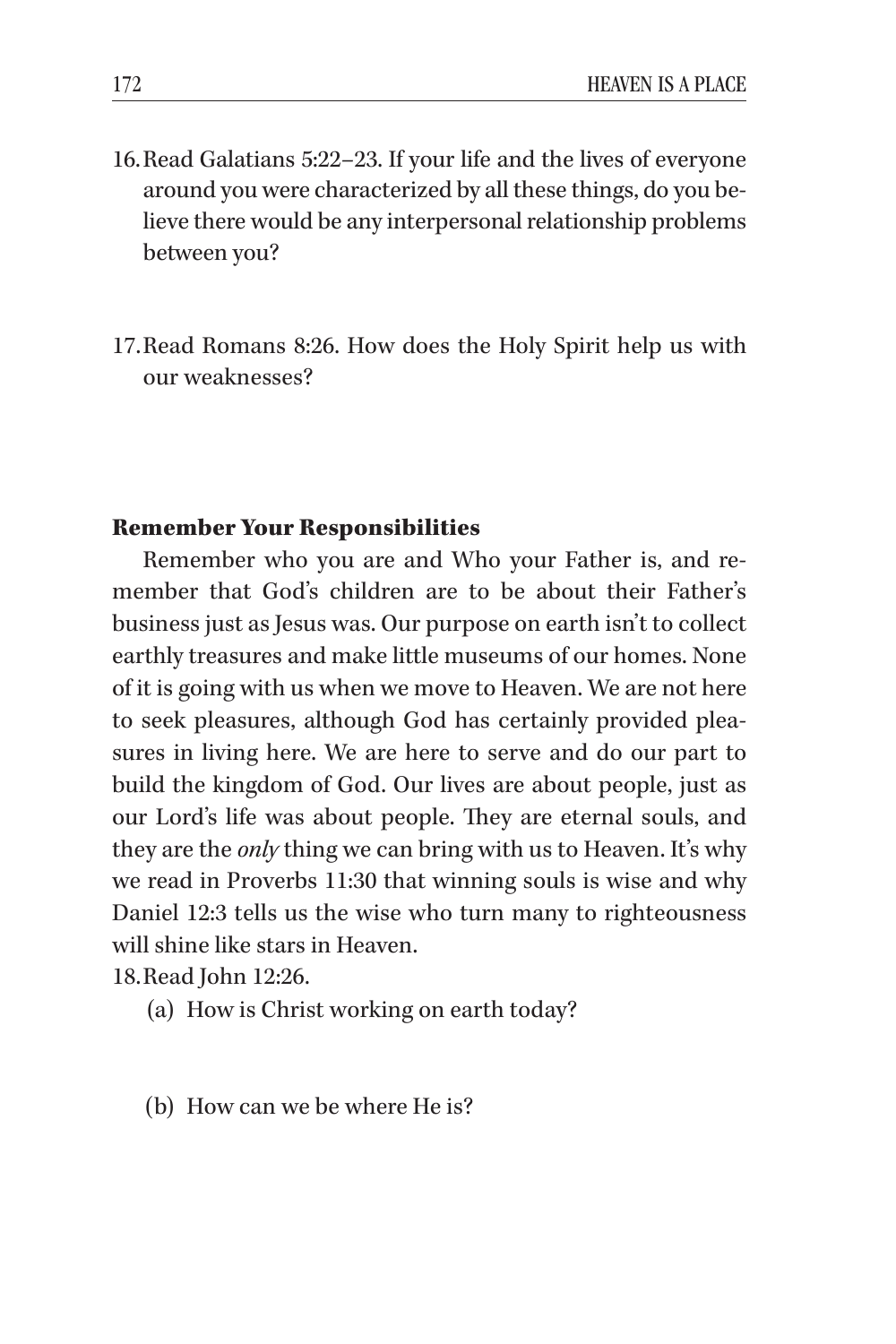- 19.Read Matthew 6:24–33. This passage begins with the statement that we can't serve both God and money. Christians aren't to love money; rather, they are to use money. Our life is to be spent loving and serving our God, putting His work as first priority. Jesus then described how our Heavenly Father takes care of His own and provides for us, and closed the subject by telling us the two conditions that must be met in order for us to claim this promise. What are they?
- 20.Read 1 John 2:28. Believers who cultivate a relationship with the Lord and serve Him faithfully on earth will have confidence on the day they arrive home in Heaven. How will those who neglect their responsibilities as children of the King behave when they see their Savior for the first time?

## Remember Your Family

The child of God has a family of brothers and sisters already in Heaven who have run their races and fought their own battles. Now they cheer us on, and they are an inspiration to us as we live out our lives on earth. They are the family back home who loves and supports us.

21.Read Hebrews 12:1. The races won by our Christian brothers and sisters should motivate us to do what two things?

We have a host of brothers and sisters waiting for us to arrive home, but we also have a host of brothers and sisters who live together with us right now on earth. Brothers and sisters provide wonderful camaraderie and family support. We need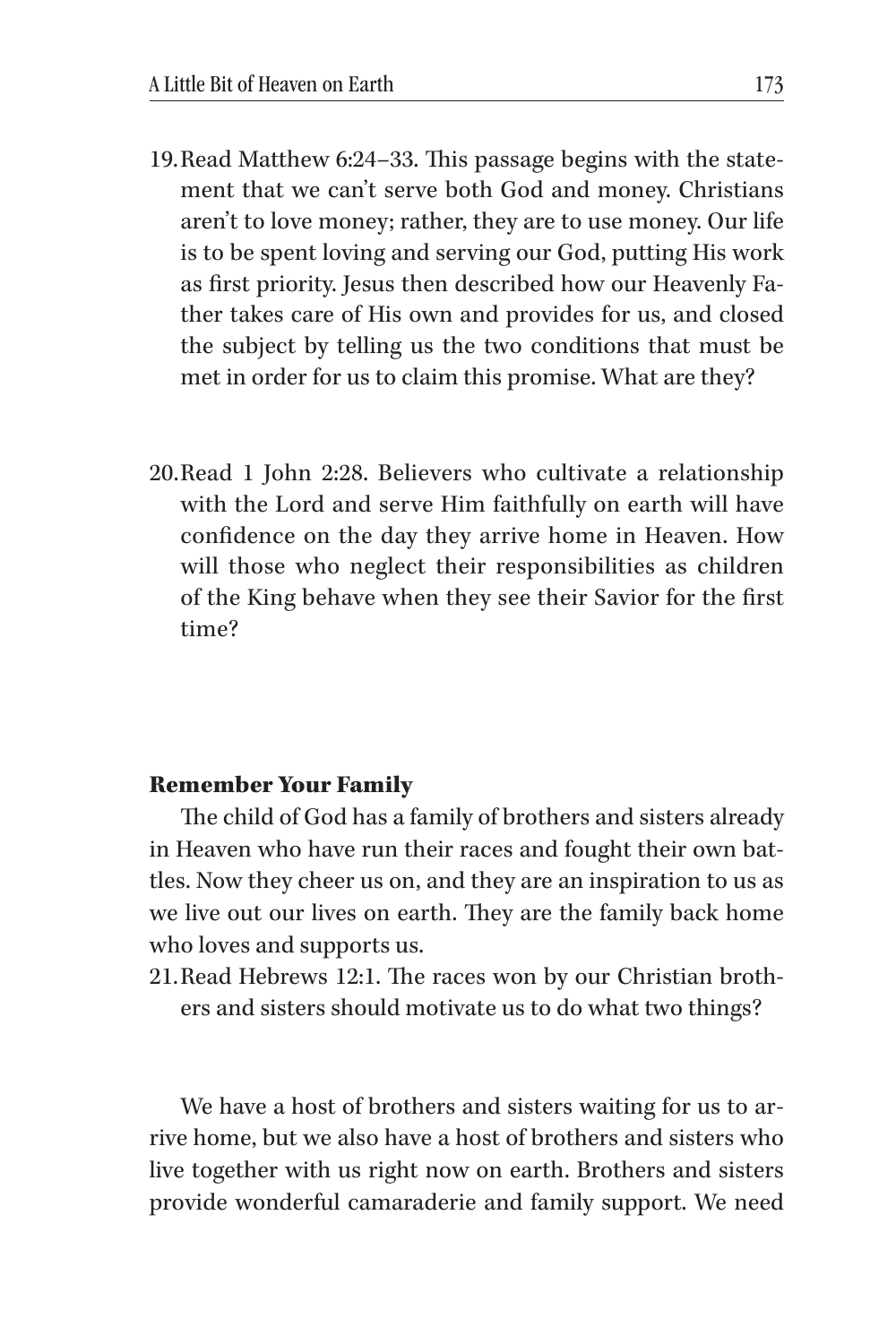each other! They are a little bit of Heaven right now. No, they are not perfect yet any more than we are—but they are our own and we will spend eternity with them. Furthermore, our Heavenly Father is delighted when we love one another, forgive, and reconcile with one another.

22.Read Ephesians 4:29–32 and 5:1–2. In what way and for what reason are we to forgive our brothers and sisters in Christ?

# Remember the Songs of Home

During the Civil War, when the two opposing armies were camped on opposite sides of the Rappahannock River in Virginia, each of their bands began to play music as both sides settled down to sleep. The bands on both sides played loud, attempting to drown the other out, a sort of battle of the bands. Then the Federal band began to play the slow, plaintive notes of the song "Home Sweet Home." The Confederate bands went silent, and then one by one, they all joined in, playing the piece in unison. The listening soldiers all stopped what they were doing on both sides and were silent as the bands played. When the song was finished, the soldiers on both sides of the river began cheering wildly and throwing their hats into the air. Thoughts of home struck a chord in every heart, and some said if they had been permitted to do so, they would have all shaken hands and gone home.

Music is powerful. Read Psalms and you will see the word "sing" repeatedly. The book tells what to sing about, when to sing, and how to sing. Music plays a big part in the worship and praise of our God, especially while we are away from home. Every human emotion is expressed somewhere in Psalms and touches the heart of every participant, bringing comfort and joy. Music will also play a big part in our fellowship and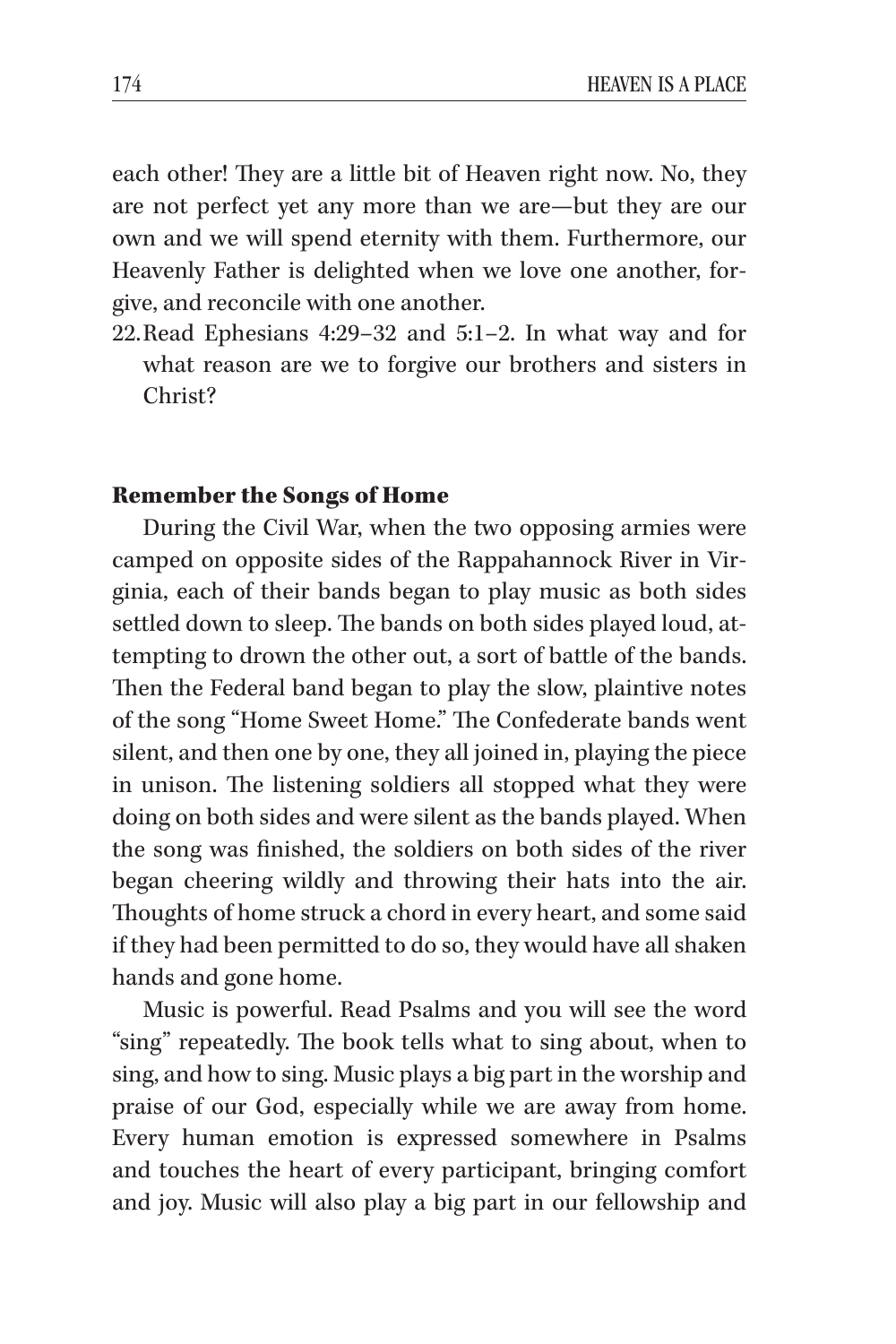worship together in Heaven. We will sing with the angels and enjoy the expression of music as never before. It is truly a wonderful gift of God.

Our songs here on earth may not have the same quality that they will have when we are in our glorified bodies, but our songs on earth are music to our Father's ears just the same. Music draws us all together in family unity and draws our attention upward to nobler things than any earthly sorrow. The ability to sing and praise God now is a little bit of Heaven on earth. David, the great musician and songwriter, said he would thank God forever with his song. He didn't say he would wait until he got to Heaven and then start praising and thanking God in song. He started this joyful practice on earth and said it would never end (Ps. 30:12). We can do the same!

Ancient Israel was known for its happy music that praised God. Perhaps the music changed and became nothing more than entertainment as the people turned from their God and forgot Him. Or perhaps the music simply became a routine activity with no real heart expression. We don't know. What we do know is that Israel rebelled against God and became idol worshipers instead of worshipers of Jehovah. They were eventually destroyed by Babylon and taken captive to a faraway land. There they began to reassess their priorities and turn back to God. Their hearts were broken for their sin, and that was when their captors demanded they sing one of the happy songs of Zion they had heard so much about.

23.Read Psalm 137:1–4; 51:14; 71:23; and 108:3. When sin has come between ourselves and our Heavenly Father and we are suffering the consequences of our own foolishness, we aren't in the mood to sing. The people of Israel felt the same way and asked, "How can we sing the LORD's song in a strange Land?" What needs to happen before you (or Israel) can sing from the heart the Lord's song?